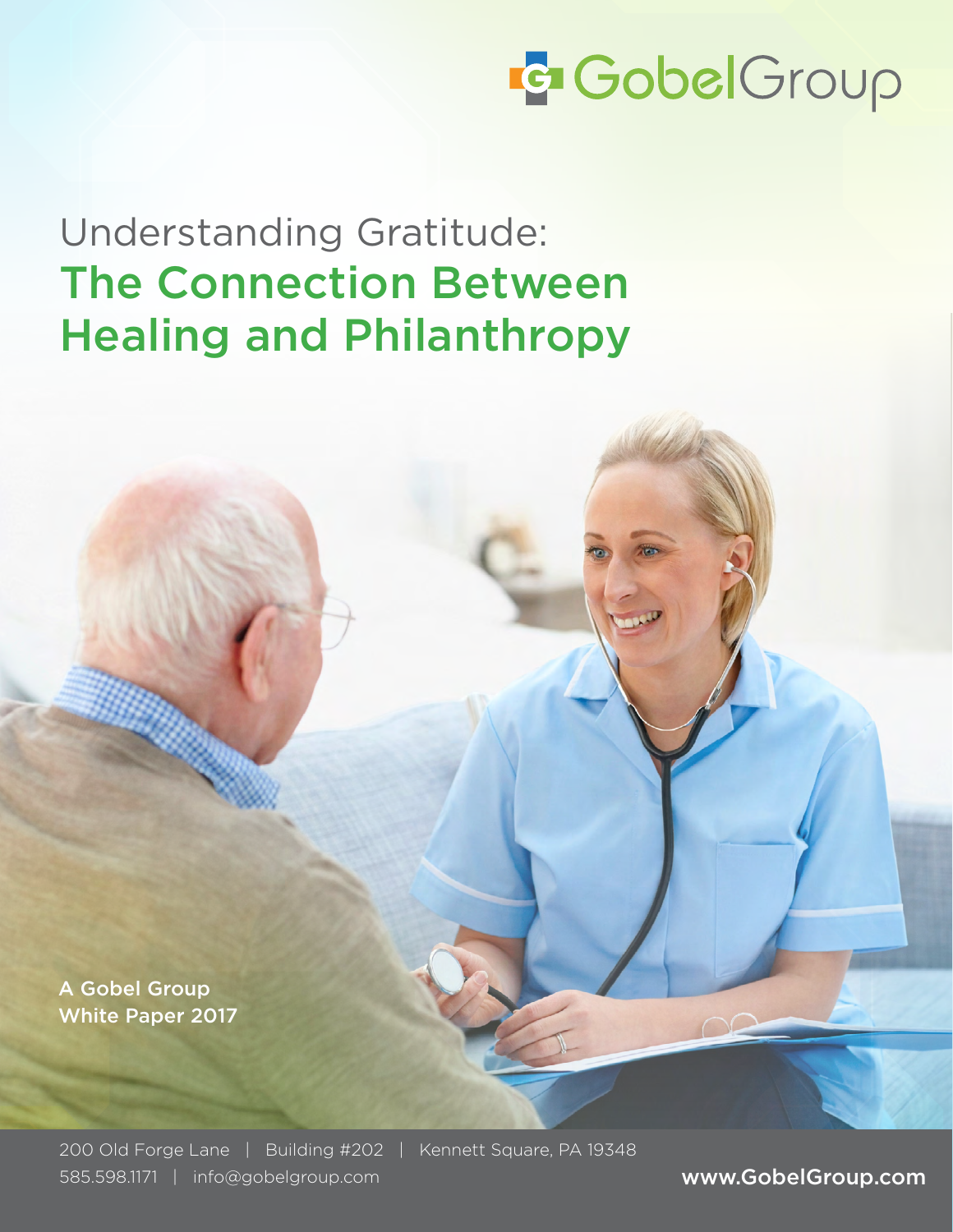### Understanding Gratitude: The Connection Between Healing and Philanthropy

Since the establishment of healthcare in the United States in mid-18th century Philadelphia (*Williams 1976*), involving clinicians in grateful patient philanthropy has remained a challenging concept. The connection between clinicians and gratitude becomes more plausible when considering the true definition of philanthropy and the healing power that giving back can have for grateful patients and families.

Philanthropy, in its original Greek derivation, means "love of mankind" and aligns with the daily roles of physicians and nurses.

First, the word "philanthropy" derives from the ancient Greek meaning "love of mankind." When considering that a "gift" is not about money but, rather, about people wanting to help others, the connection between healing and philanthropy aligns directly with the daily roles of physicians and nurses.

Second, when considering all the ways in which a grateful patient can express their gratitude (writing a thank you note, giving a hug, volunteering, bringing gifts to nurses, etc.), philanthropy is actually part of the healing process. Scientific, medical, and psychological research/ studies, when viewed on proper continuum, prove philanthropy, in its truest sense, can and should be part of a clinician's daily professional life.



*The Continuum from Care to Healing* **Communicated with them** 

#### **Extraordinary Care Leads to Gratitude**

The continuum from care to healing includes a simple concept-- a great experience leads to gratitude. The reason people feel gratitude in their healthcare experience is not directly correlated to their clinical outcome. Hospitals measure outcomes very closely, as they should; but, outcomes are not a primary driver of the patient experience. A 2011 study uncovered five reasons why patients have gratitude for their caregivers:

- The quality of the patient-physician relationship
- How well patients felt their doctors

### **IG GobelGroup**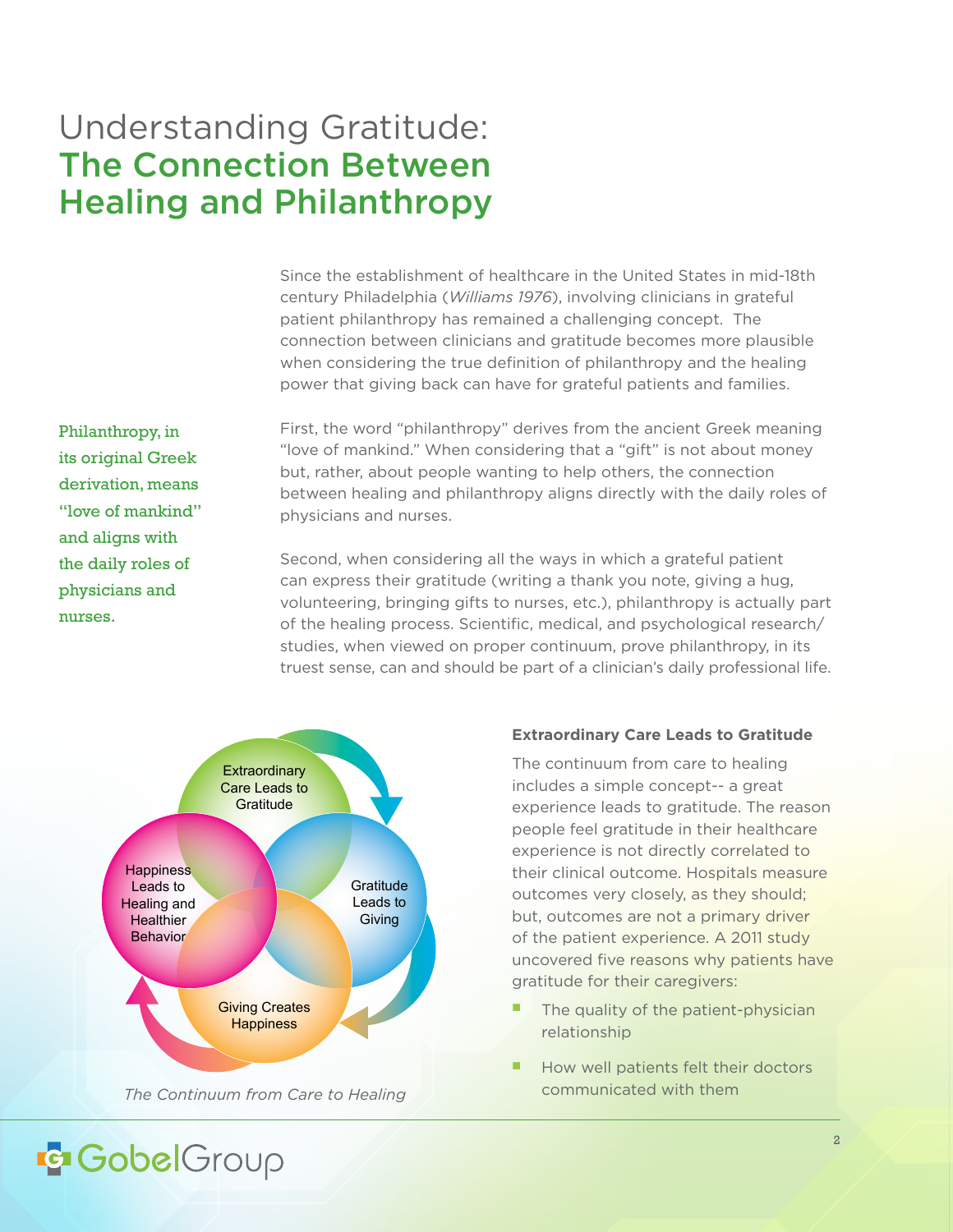- $\blacksquare$  How much respect and fairness patients felt they received
- $\blacksquare$  The involvement of the patient in setting treatment goals
- The frequency of any patient-physician communications outside of the office setting such as email or phone calls (*Alexander*)

While clinicians view their interactions with patients as part of their daily routine, patients interpret the talent, dedication, and actions of clinicians as truly extraordinary. As a result, patients develop gratitude for clinicians as part of their healing process.

#### **Gratitude Leads to Giving**

Once experiencing gratitude, patients are led to "giving." The natural progression from gratitude to giving is explained by the theory of "equity." In his work on Equity Theory, J. Stacy Adams posits that the best relationships are based on a sense of equality. When an imbalance exists in the relationship, a sense of "distress" is experienced from the one who feels that they "owe" the other person. In fact, Adams created a mathematical formula to calculate the equalization of the relationship (*Adams, 1963)*.

Those who feel that they "owe" a debt to someone need to act to re-equalize the relationship.

individual's outcomes individual's own input relational partner's outcome relational partner's input

*Formula Developed by Adams to Show a Quantitative Relationship between Two Individuals*

Think about going away on a vacation and asking the neighbor to water your flowers or possibly feed your pet. As soon as returning from the trip, a natural reaction is to immediately find the neighbor and present a small gift of appreciation. Psychologically, this is to equalize that relationship so the person who went on vacation does not feel as if they "owe" the neighbor.

gratitude is a motive of philanthropy, as in gifts given to hospitals and schools in gratitude for what these institutions may have done for the benefactor or his or her family.

 $\blacksquare$ It is also true that

—Ceaser (2011)

### **E** GobelGroup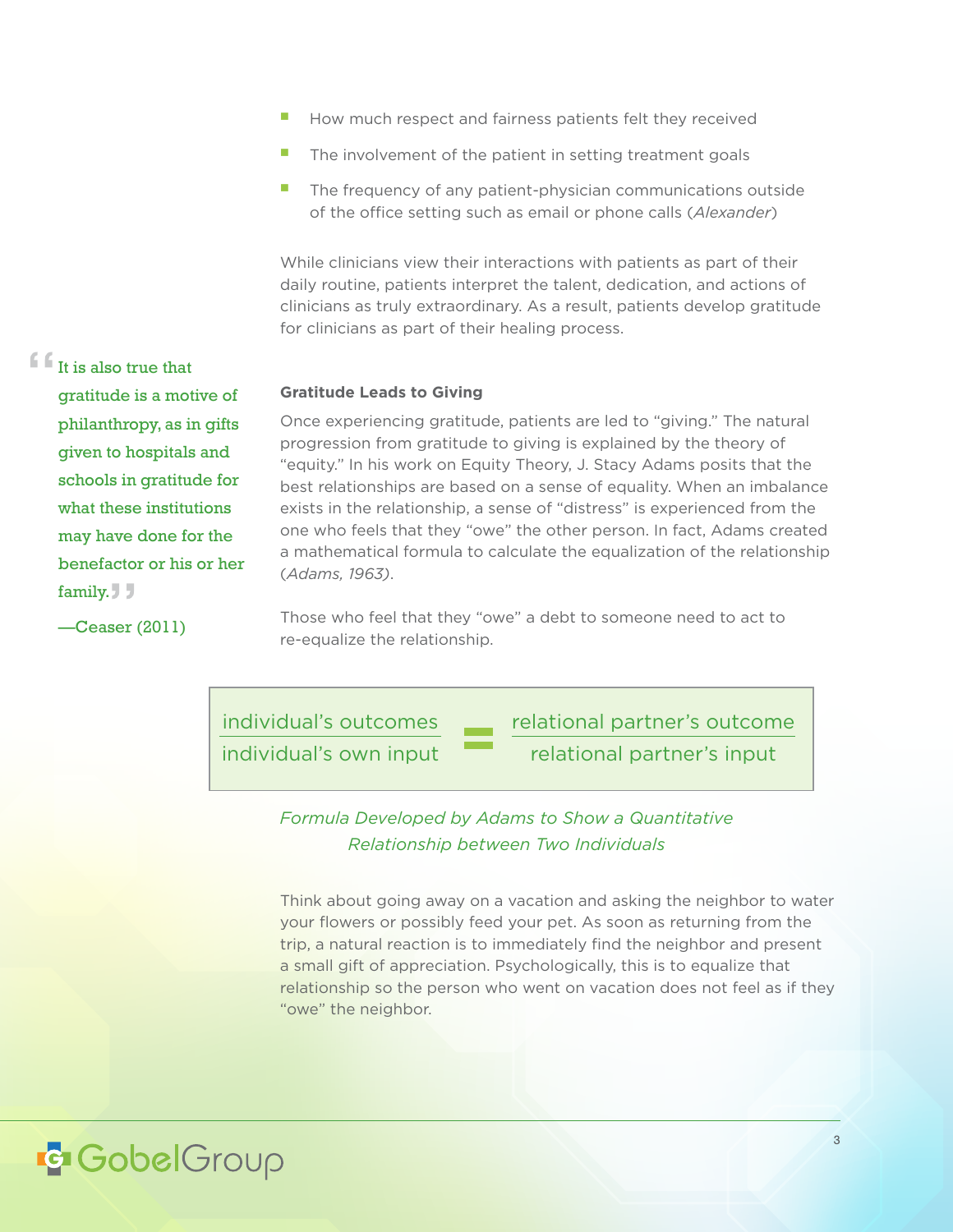In the healthcare environment, this simple concept of giving is enhanced exponentially. Instead of merely watering a neighbor's plants, a clinician may have saved a life or greatly enhanced quality of life. While physicians and nurses do not think that their patients owe them a debt, a significant imbalance exists in the relationship between patient and clinician.

Patients grateful for their care innately want to express appreciation to their doctors and nurses. Expressions of patient gratitude may be as simple as writing a thank you note or giving a hug. Patients also may give a small gift (wine or food). In addition, for the top 3 - 5% of individuals economically in our country, patients may choose to show gratitude by making a financial gift.

When gestures of gratitude from patients are not accepted in an appropriate way, the imbalance in the relationship actually grows more profoundly, creating guilt. Even when a clinician unintentionally rejects gratitude, the patient attempting to express appreciation actually feels dismissed or disrespected, (*Walster, 1973)*.

In short, allowing patients, or their families, to express gratitude should and must be met with acceptance by the clinician if the relationship is to be "normalized" for both parties.

#### **Giving Creates Happiness**

When given the opportunity to express gratitude, individuals are happier. The process of helping others has both medical and psychological effects that connect directly to one's sense of happiness. Studies report the same parts of the brain stimulated by reward, love, pleasure, as well as intercourse, are triggered when one gives to or does something for someone else instead of to themselves (*Harbough, 2007*) (*Moll, 2005)*.

During holidays, most people would rather give than receive because making others happy makes the contributor happier as well. This ancient folktale (better to give than receive) was proven in a 2008 study when researchers randomly asked people to spend money on others instead of spending money on themselves. The researchers found that those who gave to others experienced greater happiness than those assigned to spend money on themselves (*Dunn*).

We make a living by what we get. We make a life by what we give.

—Winston Churchill

### **IG GobelGroup**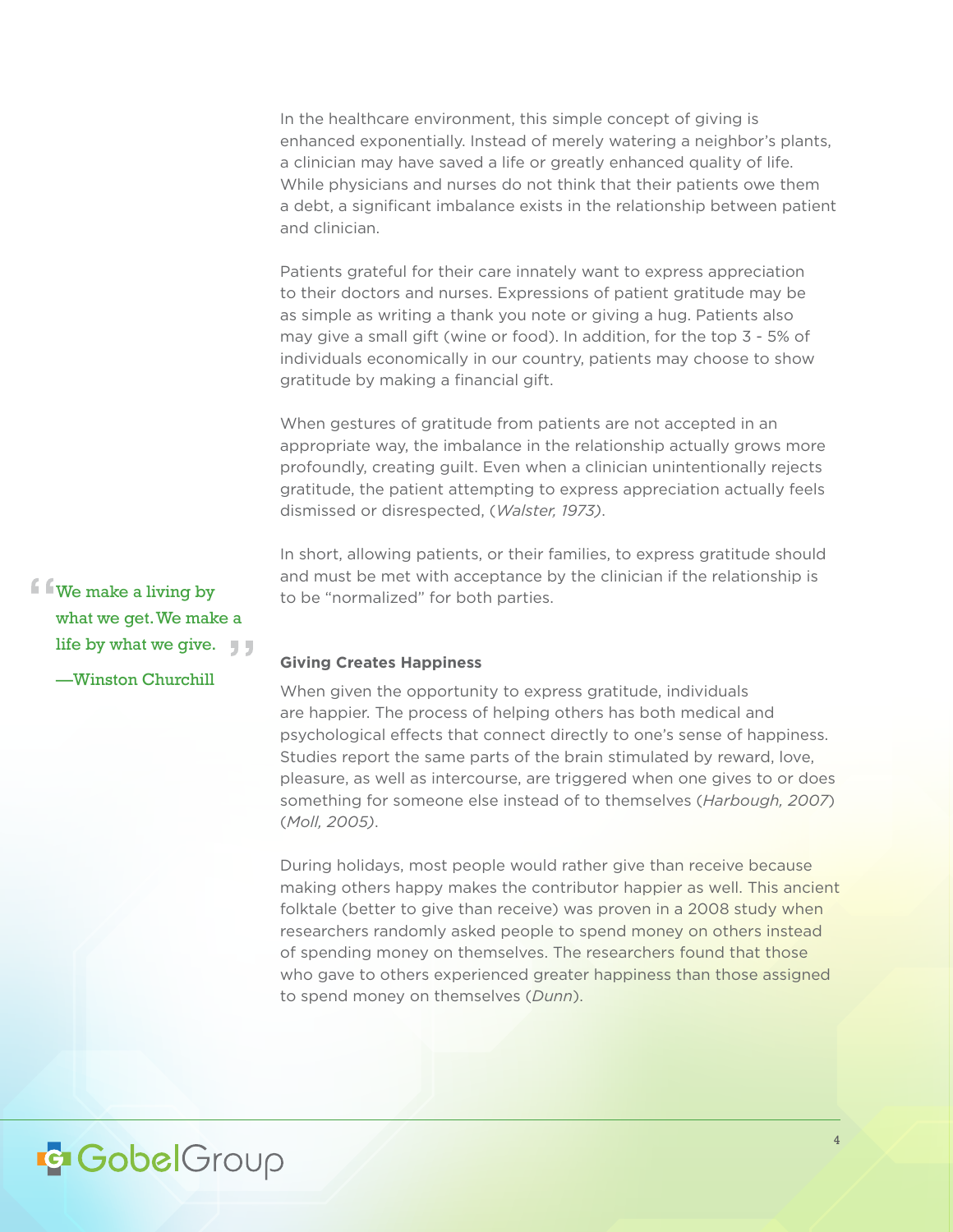#### **Happiness Leads to Healthier and Healing Behaviors**

**f Health and cheerfulness** naturally beget each other. J J

—Joseph Addison

When observing the effects of happiness, a direct connection exists to health. More simply, happier people are healthier people.

A study conducted in 2012 found that people who demonstrated happiness as a predominant mood have the following health benefits:

- $\blacksquare$  Lower risk of heart disease
- **Lower blood pressure**
- $\blacksquare$  More normal body weight
- Healthier blood fat profiles
- $\blacksquare$  Being less impacted by everyday stressors (*Boehm*)

Another study concluded that individuals over 60 years of age who are more often happy are less likely to contract a cold or a flu (*Cohen, 2006*). In that same age range, happier people are more likely to be mobile and, thus, have healthier behaviors (*Steptoe, 2014*). In addition, happier individuals at all ages are more likely to fend off stress, reducing the negative health effects of anxiety and pressure (*Boehm, 2012*).

Even more nuanced, a recent study in 2013 showed people who demonstrated happiness as a predominant mood are more likely to have lower inflammation and stronger antiviral and antibody responses (*Fredrickson*). This data shows that in the field of epigenetics, human genes "turn on" more quickly to avoid disease for people who are happier.

#### **Explaining the patient Value to Clinicians**

In creating a partnership with clinicians, Philanthropy Offices must explain the reasons and value of patient giving and the caretaker's role in it. Here are six important points.

- Patients have a good experience and want to express gratitude not just based on clinical outcomes, but how caregivers communicate and treat them during the healthcare experience.
- Patients who attempt to express gratitude, have it received correctly, and can complete the act of saying "thank you" are happier with their experience.
- Patients who demonstrate happiness as a predominate mood have healthy behaviors.

### **E** GobelGroup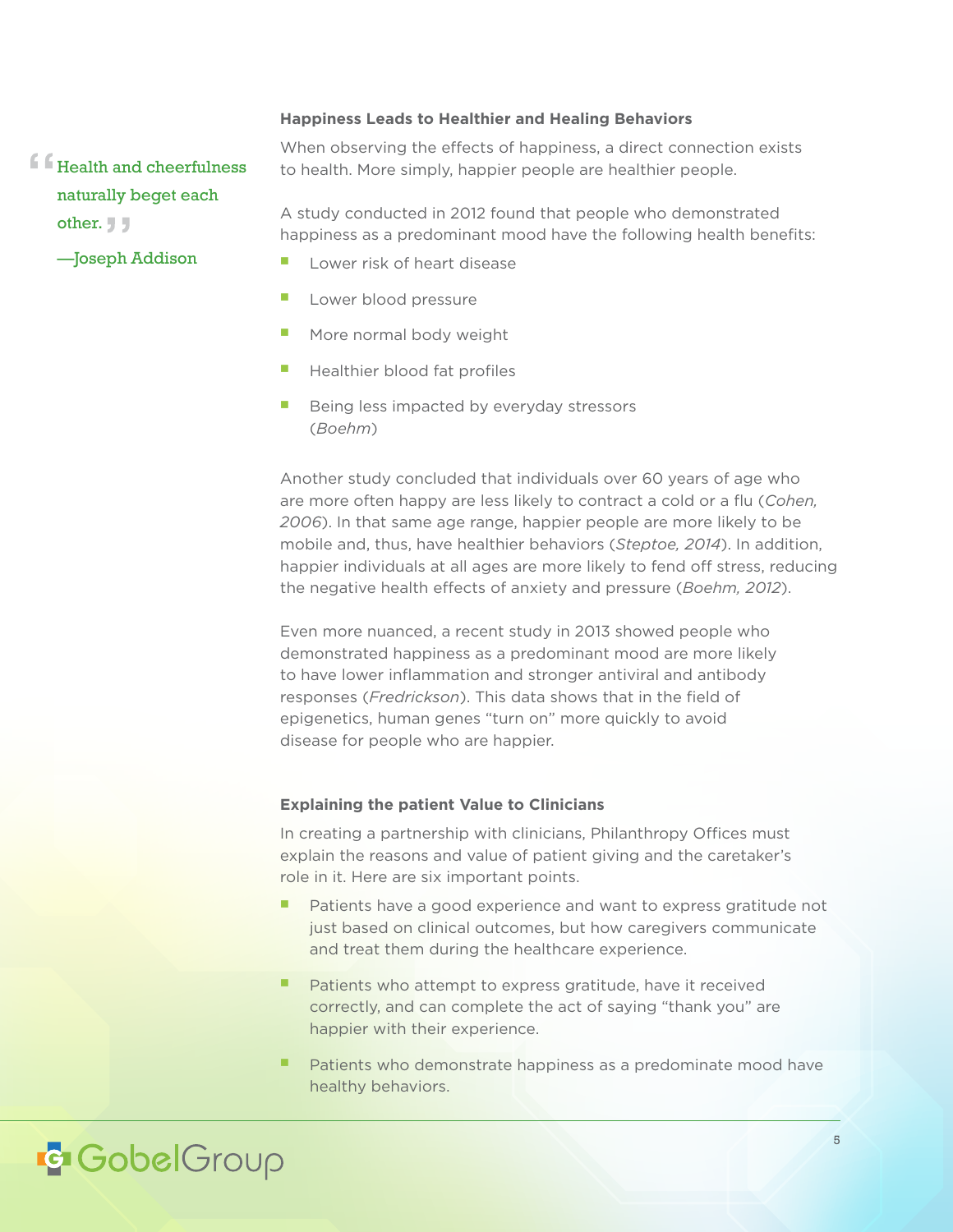- $\blacksquare$  Clinicians who better understand why patients need to express gratitude are more likely to receive it properly.
- **n** The Philanthropy Office wants to engage grateful patients who are interested in the organization and the value it brings to the community.
- $\blacksquare$  The Philanthropy Office understands that not all grateful patients want to "give money." Gift officers will guide donors to the area of gratitude (*volunteering, food to the nurses, thank you note, etc.*) that is most appropriate and meaningful for the grateful patient.

#### **Establishing an Approach to Giving**

At the same time, an overall systematic approach to Grateful Patient Family Philanthropy with Clinician Engagement that supports a repetitive operational process must be clear and concise so that all involved parties understand their role.

- n HIPAA allows certain clinical information to be shared with the Philanthropy Office. This does not include treatment or diagnosis information but does include the clinician's name who treated each patient and limited outcome information.
- Clinicians should not treat patients differently because of wealth, donor status, or any other reason. Every patient receives the same outstanding care.
- n Clinicians should not solicit money from their patients. That is the responsibility of the Philanthropy Office.
- The Philanthropy Office should minimize the time and effort of the clinician so that they can treat patients. However, three specific clinician tasks can maximize the engagement.

**1.** Identify and respond to grateful patients

- **2.** Introduce a limited number of patients to the Philanthropy Office
- **3.** Be involved in the process in a way that is comfortable and meaningful to patients
- The Philanthropy Office should target the correct number of grateful patients for engagement by looking for the proper combination of gratitude and prosperity.
- The Philanthropy Office should use its donor management system and technology to manage the program as well as produce regular "metrics" in order to report progress.

### **IG GobelGroup**